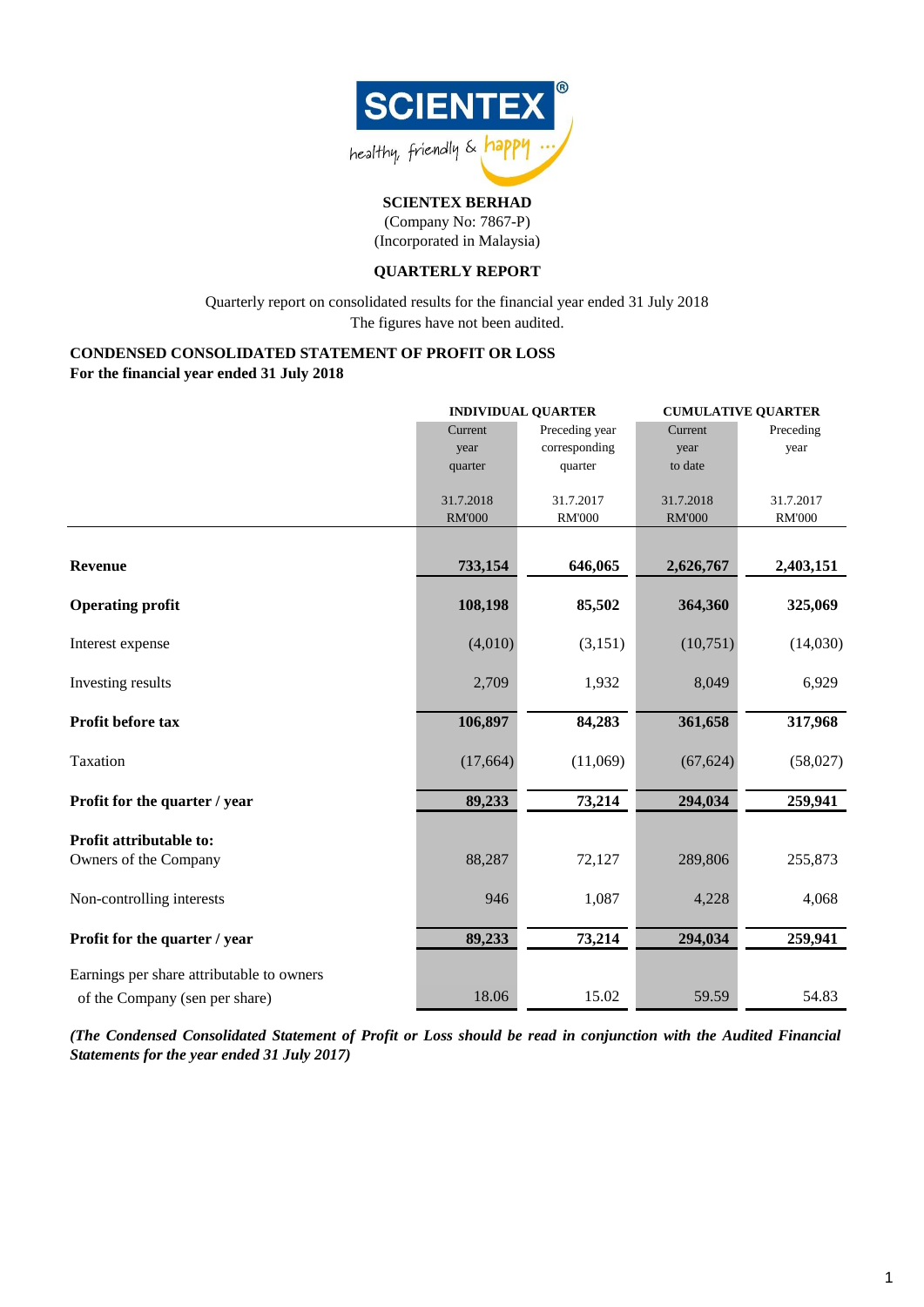

(Company No: 7867-P) (Incorporated in Malaysia)

### **QUARTERLY REPORT**

The figures have not been audited. Quarterly report on consolidated results for the financial year ended 31 July 2018

### **CONDENSED CONSOLIDATED STATEMENT OF COMPREHENSIVE INCOME For the financial year ended 31 July 2018**

|                                                                       |               | <b>INDIVIDUAL QUARTER</b> | <b>CUMULATIVE QUARTER</b> |               |  |
|-----------------------------------------------------------------------|---------------|---------------------------|---------------------------|---------------|--|
|                                                                       | Current       | Preceding year            | Current                   | Preceding     |  |
|                                                                       | year          | corresponding             | year                      | year          |  |
|                                                                       | quarter       | quarter                   | to date                   |               |  |
|                                                                       |               |                           |                           |               |  |
|                                                                       | 31.7.2018     | 31.7.2017                 | 31.7.2018                 | 31.7.2017     |  |
|                                                                       | <b>RM'000</b> | <b>RM'000</b>             | <b>RM'000</b>             | <b>RM'000</b> |  |
| Profit for the quarter / year                                         | 89,233        | 73,214                    | 294,034                   | 259,941       |  |
| Other comprehensive income/(loss), net of income tax:                 |               |                           |                           |               |  |
| Items that may be reclassified subsequently<br>to profit or loss:     |               |                           |                           |               |  |
| - Foreign currency translation of foreign operations                  | 6,813         | (1,518)                   | (6,908)                   | 3,272         |  |
| Other comprehensive income/(loss) for the quarter /                   |               |                           |                           |               |  |
| year, net of income tax                                               | 6,813         | (1,518)                   | (6,908)                   | 3,272         |  |
| Total comprehensive income for the quarter /                          |               |                           |                           |               |  |
| year, net of income tax                                               | 96,046        | 71,696                    | 287,126                   | 263,213       |  |
| Total comprehensive income for the quarter /<br>year attributable to: |               |                           |                           |               |  |
| Owners of the Company                                                 | 94,447        | 70,667                    | 283,569                   | 258,332       |  |
| Non-controlling interests                                             | 1,599         | 1,029                     | 3,557                     | 4,881         |  |
|                                                                       | 96,046        | 71,696                    | 287,126                   | 263,213       |  |

(The Condensed Consolidated Statement of Comprehensive Income should be read in conjunction with the Audited Financial *Statements for the year ended 31 July 2017)*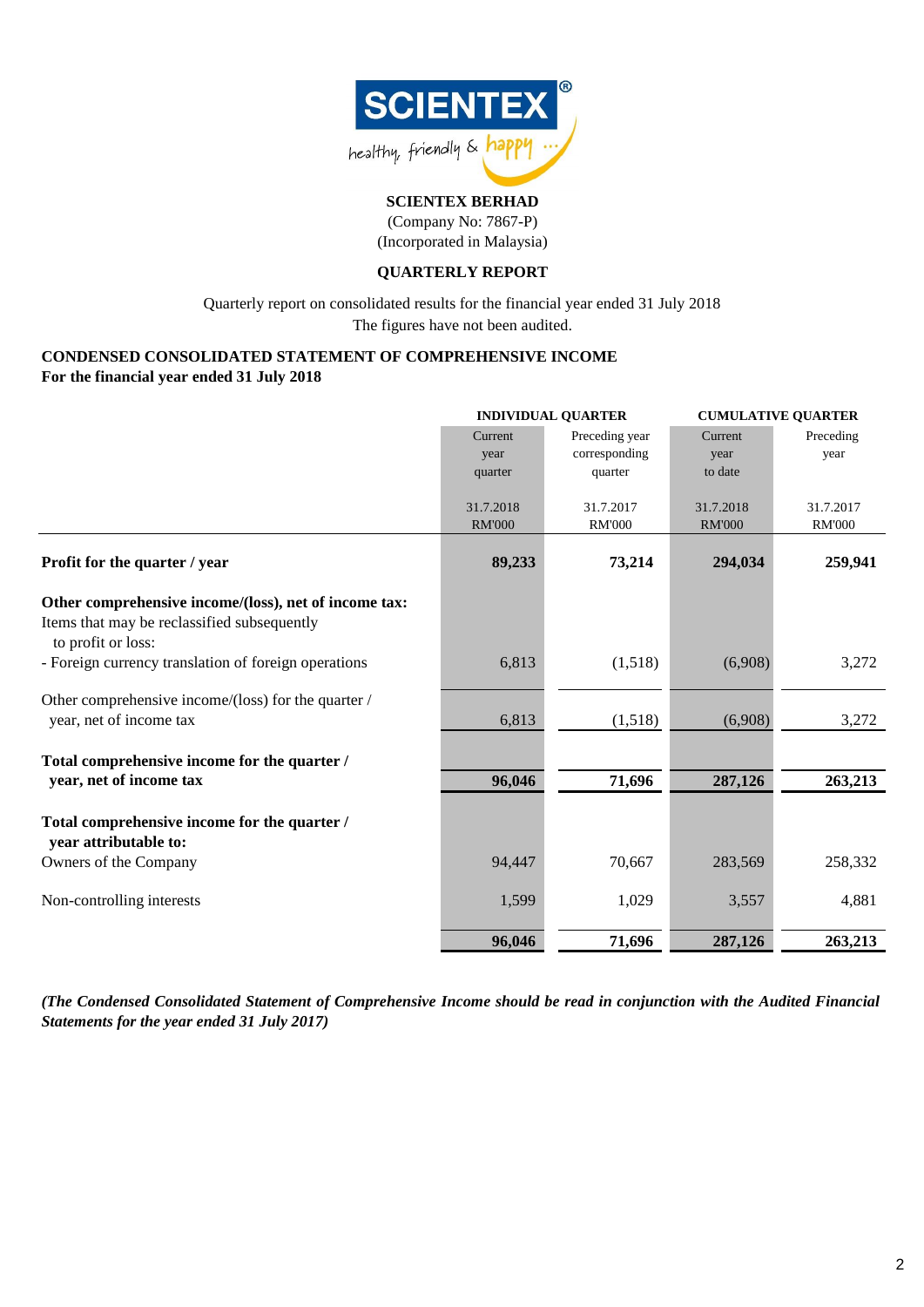

**SCIENTEX BERHAD** (Company No: 7867-P) (Incorporated in Malaysia)

#### **CONDENSED CONSOLIDATED STATEMENT OF FINANCIAL POSITION As at 31 July 2018**

|                                                                 | <b>AS AT</b><br><b>CURRENT</b><br><b>FINANCIAL</b><br><b>YEAR ENDED</b><br>31.7.2018<br><b>RM'000</b> | AS AT<br><b>PRECEDING</b><br><b>FINANCIAL</b><br><b>YEAR ENDED</b><br>31.7.2017<br><b>RM'000</b> |
|-----------------------------------------------------------------|-------------------------------------------------------------------------------------------------------|--------------------------------------------------------------------------------------------------|
| <b>ASSETS</b>                                                   | (Unaudited)                                                                                           | (Audited)                                                                                        |
| <b>Non-current assets</b>                                       |                                                                                                       |                                                                                                  |
| Property, plant and equipment                                   | 1,150,608                                                                                             | 1,012,570                                                                                        |
| Investment properties                                           | 17,000                                                                                                | 17,000                                                                                           |
| Land held for property development                              | 843,946                                                                                               | 500,233                                                                                          |
| Investment in jointly controlled entity                         | 27,173                                                                                                | 24,115                                                                                           |
| Investment in associate                                         | 34,463                                                                                                | 31,180                                                                                           |
| Other investments                                               | 7,508                                                                                                 | 8,552                                                                                            |
| Deferred tax assets                                             | 28,920                                                                                                | 18,925                                                                                           |
| Intangible assets                                               | 59,030                                                                                                | 12,134                                                                                           |
|                                                                 | 2,168,648                                                                                             | 1,624,709                                                                                        |
| <b>Current assets</b>                                           |                                                                                                       |                                                                                                  |
| Property development costs                                      | 232,957                                                                                               | 165,068                                                                                          |
| Inventories                                                     | 263,561                                                                                               | 168,778                                                                                          |
| Trade and other receivables                                     | 526,599                                                                                               | 427,336                                                                                          |
| Cash and bank balances                                          | 172,316                                                                                               | 191,898                                                                                          |
|                                                                 | 1,195,433                                                                                             | 953,080                                                                                          |
| <b>TOTAL ASSETS</b>                                             | 3,364,081                                                                                             | 2,577,789                                                                                        |
| <b>EQUITY AND LIABILITIES</b>                                   |                                                                                                       |                                                                                                  |
| <b>Capital and reserves</b>                                     |                                                                                                       |                                                                                                  |
| Share capital                                                   | 453,850                                                                                               | 411,843                                                                                          |
| Reserves                                                        | 1,309,743                                                                                             | 1,123,621                                                                                        |
| Equity attributable to owners of the Company                    | 1,763,593                                                                                             | 1,535,464                                                                                        |
| Non-controlling interests                                       | 69,973                                                                                                | 68,416                                                                                           |
| <b>Total equity</b>                                             | 1,833,566                                                                                             | 1,603,880                                                                                        |
| <b>Non-current liabilities</b>                                  |                                                                                                       |                                                                                                  |
| <b>Borrowings</b>                                               | 323,941                                                                                               | 166,500                                                                                          |
| Retirement benefits obligations                                 | 31,116                                                                                                | 27,803                                                                                           |
| Deferred tax liabilities                                        | 50,638                                                                                                | 35,943                                                                                           |
|                                                                 | 405,695                                                                                               | 230,246                                                                                          |
| <b>Current liabilities</b>                                      |                                                                                                       |                                                                                                  |
| <b>Borrowings</b>                                               | 610,370                                                                                               | 301,190                                                                                          |
| Trade and other payables                                        | 490,673                                                                                               | 419,449                                                                                          |
| Tax liabilities                                                 | 23,777                                                                                                | 23,024                                                                                           |
|                                                                 | 1,124,820                                                                                             | 743,663                                                                                          |
|                                                                 |                                                                                                       |                                                                                                  |
| <b>Total liabilities</b>                                        | 1,530,515                                                                                             | 973,909                                                                                          |
| <b>TOTAL EQUITY AND LIABILITIES</b>                             | 3,364,081                                                                                             | 2,577,789                                                                                        |
| Net assets per share attributable to owners of the Company (RM) | 3.61                                                                                                  | 3.18                                                                                             |

*(The Condensed Consolidated Statement of Financial Position should be read in conjunction with the Audited Financial Statements for the year ended 31 July 2017)*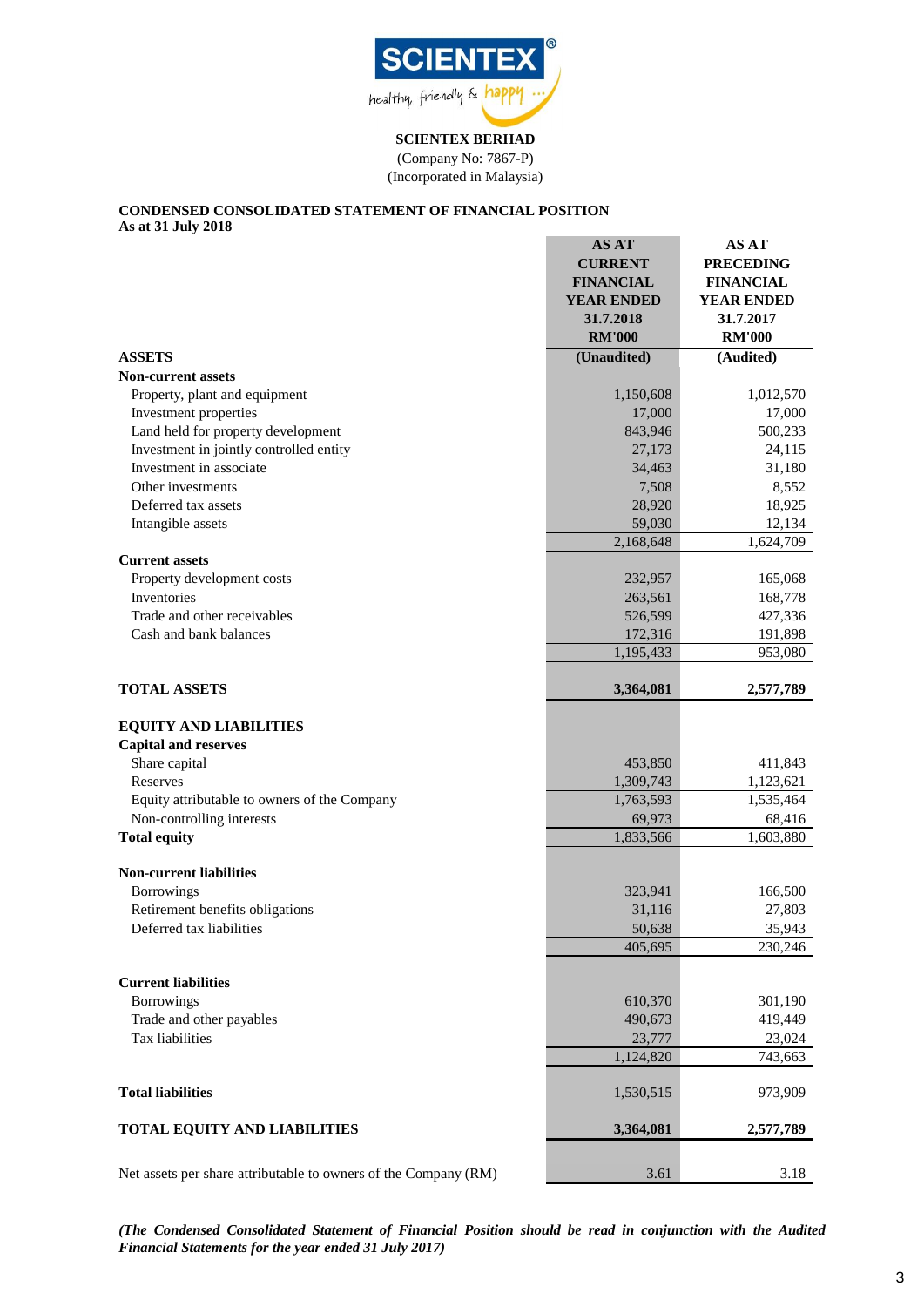

#### (Company No: 7867-P) (Incorporated in Malaysia)

#### **CONDENSED CONSOLIDATED STATEMENT OF CHANGES IN EQUITY FOR THE FINANCIAL YEAR ENDED 31 JULY 2018**

|                                                             |                                          | --Reserves----------<br>- Non-distributable       |                                                            |                                                                |                                            |                                    |                                                               |                                                                                    |                                                   |                                         |           |
|-------------------------------------------------------------|------------------------------------------|---------------------------------------------------|------------------------------------------------------------|----------------------------------------------------------------|--------------------------------------------|------------------------------------|---------------------------------------------------------------|------------------------------------------------------------------------------------|---------------------------------------------------|-----------------------------------------|-----------|
| <b>Share</b><br>capital<br><b>RM'000</b>                    | <b>Share</b><br>premium<br><b>RM'000</b> | Capital<br>redemption<br>reserve<br><b>RM'000</b> | <b>Property</b><br>revaluation<br>surplus<br><b>RM'000</b> | Foreign<br>currency<br>translation<br>reserve<br><b>RM'000</b> | <b>Treasury</b><br>shares<br><b>RM'000</b> | Other<br>reserves<br><b>RM'000</b> | Distributable<br><b>Retained</b><br>earnings<br><b>RM'000</b> | <b>Attributable</b><br>to the equity<br>holders of<br>the Company<br><b>RM'000</b> | Non-<br>controlling<br>interests<br><b>RM'000</b> | <b>Total</b><br>equity<br><b>RM'000</b> |           |
| At 1 August 2017                                            | 411,843                                  |                                                   |                                                            | 55,799                                                         | 11,142                                     | (1)                                | 461                                                           | 1,056,220                                                                          | 1,535,464                                         | 68,416                                  | 1,603,880 |
| Profit for the year                                         | $\sim$                                   | $\overline{a}$                                    |                                                            | $\sim$                                                         | $\sim$                                     | $\overline{\phantom{a}}$           | $\sim$                                                        | 289,806                                                                            | 289,806                                           | 4,228                                   | 294,034   |
| Other comprehensive loss for the year                       |                                          |                                                   |                                                            |                                                                | (6,237)                                    |                                    |                                                               |                                                                                    | (6,237)                                           | (671)                                   | (6,908)   |
| Total comprehensive income for the year                     | ÷.                                       |                                                   |                                                            | $\sim$                                                         | (6,237)                                    | $\sim$                             | ÷                                                             | 289,806                                                                            | 283,569                                           | 3,557                                   | 287,126   |
| Issuance of ordinary shares pursuant<br>to Share Grant Plan | 1,240                                    |                                                   |                                                            |                                                                |                                            |                                    |                                                               |                                                                                    | 1,240                                             |                                         | 1,240     |
| Dividend Reinvestment Plan ("DRP")                          | 40,767                                   |                                                   |                                                            |                                                                |                                            |                                    |                                                               | (184)                                                                              | 40,583                                            | $\bar{a}$                               | 40,583    |
| Dividends                                                   |                                          |                                                   |                                                            |                                                                |                                            |                                    |                                                               | (97, 263)                                                                          | (97, 263)                                         | (2,000)                                 | (99, 263) |
| At 31 July 2018                                             | 453,850                                  | $\sim$                                            | $\blacksquare$                                             | 55,799                                                         | 4,905                                      | (1)                                | 461                                                           | 1,248,579                                                                          | 1,763,593                                         | 69,973                                  | 1,833,566 |
| At 1 August 2016                                            | 115,000                                  | 104,324                                           | 4,382                                                      | 55,799                                                         | 8,683                                      |                                    | 461                                                           | 886,518                                                                            | 1,175,167                                         | 66,495                                  | 1,241,662 |
| Profit for the year                                         | $\blacksquare$                           | $\bar{\phantom{a}}$                               | $\mathbf{r}$                                               | $\omega$                                                       | $\omega$                                   | $\omega$                           | $\blacksquare$                                                | 255,873                                                                            | 255,873                                           | 4,068                                   | 259,941   |
| Other comprehensive profit for the year                     |                                          |                                                   |                                                            | $\sim$                                                         | 2,459                                      |                                    |                                                               | $\bar{a}$                                                                          | 2,459                                             | 813                                     | 3,272     |
| Total comprehensive income for the year                     | $\sim$                                   | $\bar{a}$                                         |                                                            | $\sim$                                                         | 2,459                                      | $\sim$                             | L.                                                            | 255,873                                                                            | 258,332                                           | 4,881                                   | 263,213   |
| Bonus issue                                                 | 115,000                                  | (104, 324)                                        |                                                            |                                                                |                                            |                                    |                                                               | (10, 802)                                                                          | (126)                                             | $\blacksquare$                          | (126)     |
| Private placement                                           | 154,263                                  |                                                   |                                                            |                                                                |                                            |                                    |                                                               | $\blacksquare$                                                                     | 154,263                                           | $\overline{\phantom{a}}$                | 154,263   |
| Acquisition of treasury shares                              |                                          |                                                   |                                                            |                                                                |                                            | (1)                                |                                                               |                                                                                    | (1)                                               |                                         | (1)       |
| Issuance of ordinary shares pursuant<br>to Share Grant Plan | 1,779                                    | 21,419                                            |                                                            |                                                                |                                            |                                    |                                                               |                                                                                    | 23,198                                            |                                         | 23,198    |
| Dividends                                                   |                                          |                                                   |                                                            |                                                                |                                            |                                    |                                                               | (75, 369)                                                                          | (75,369)                                          | (2,960)                                 | (78, 329) |
| Transfer arising from "no par value" regime                 | 25,801                                   | (21, 419)                                         | (4,382)                                                    |                                                                |                                            |                                    |                                                               |                                                                                    |                                                   |                                         |           |
| At 31 July 2017                                             | 411,843                                  | $\sim$                                            | $\omega$                                                   | 55,799                                                         | 11,142                                     | (1)                                | 461                                                           | 1,056,220                                                                          | 1,535,464                                         | 68,416                                  | 1,603,880 |

*(The Condensed Consolidated Statement Of Changes In Equity should be read in conjunction with the Audited Financial Statements for the year ended 31 July 2017)*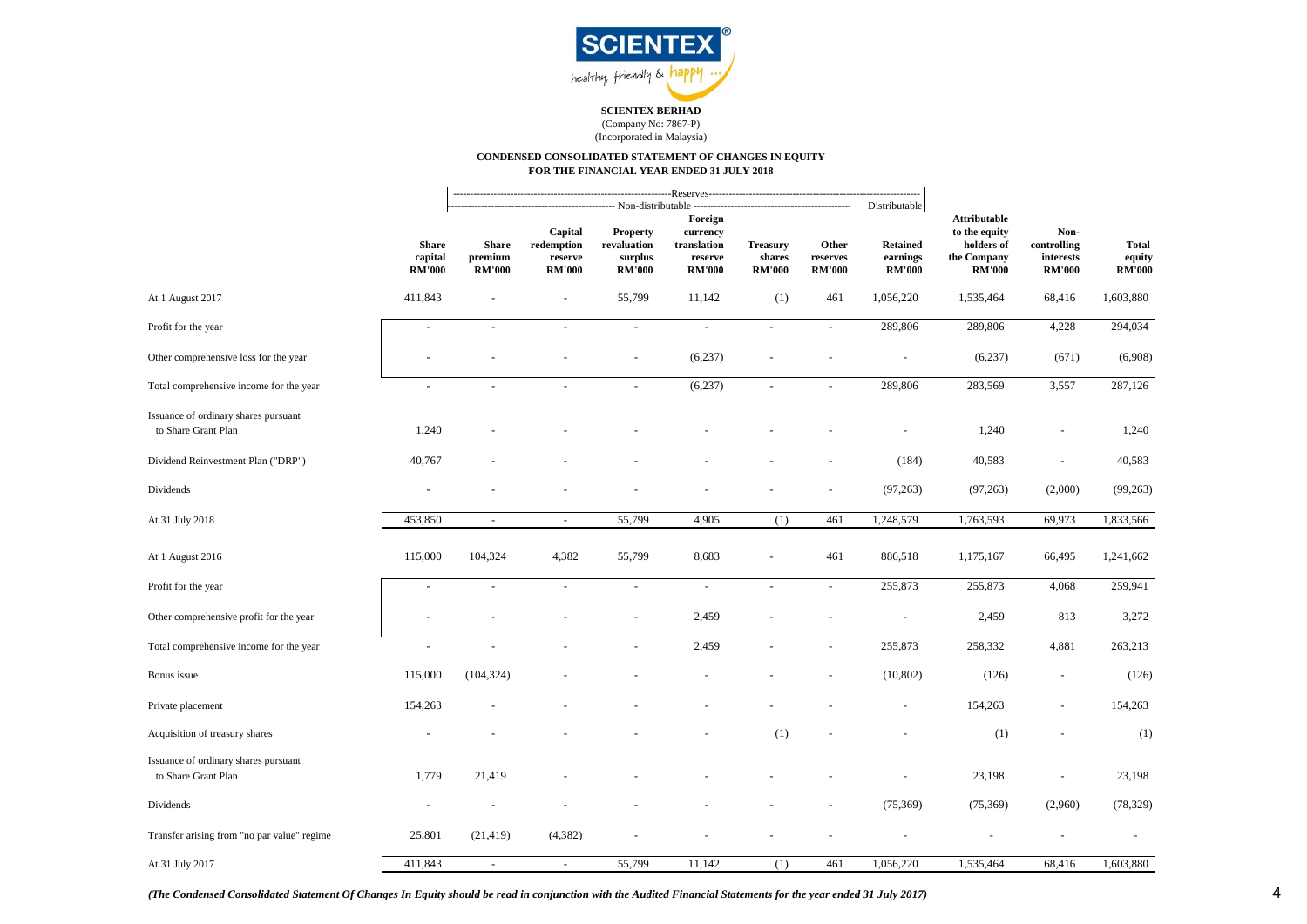

(Company No: 7867 - P) (Incorporated in Malaysia)

# **CONDENSED CONSOLIDATED STATEMENT OF CASH FLOW**

**For the financial year ended 31 July 2018**

|                                                                      | <b>12 MONTHS</b><br><b>ENDED</b><br>31.7.2018<br><b>RM'000</b> | <b>12 MONTHS</b><br><b>ENDED</b><br>31.7.2017<br><b>RM'000</b> |
|----------------------------------------------------------------------|----------------------------------------------------------------|----------------------------------------------------------------|
| CASH FLOWS FROM/(USED IN) OPERATING ACTIVITIES                       |                                                                |                                                                |
| Profit before taxation                                               | 361,658                                                        | 317,968                                                        |
| Adjustments                                                          | 79,974                                                         | 79,463                                                         |
| Operating profits before working capital changes                     | 441,632                                                        | 397,431                                                        |
| Movement in working capital:                                         |                                                                |                                                                |
| Increase in inventories                                              | (41,002)                                                       | (31, 474)                                                      |
| Decrease in development properties                                   | 102,118                                                        | 78,988                                                         |
| Increase in receivables                                              | (25, 175)                                                      | (68, 937)                                                      |
| (Decrease)/increase in payables                                      | (4,548)                                                        | 16,471                                                         |
| <b>Cash generated from operations</b>                                | 473,025                                                        | 392,479                                                        |
| Taxation paid                                                        | (80,076)                                                       | (69, 608)                                                      |
| Gratuity and retirement benefits paid                                | (525)                                                          | (30)                                                           |
| Net cash from operating activities                                   | 392,424                                                        | 322,841                                                        |
| CASH FLOWS FROM/(USED IN) INVESTING ACTIVITIES                       |                                                                |                                                                |
| Acquisition of subsidiary, net of cash and cash equivalents acquired | (147, 377)                                                     |                                                                |
| Purchase of other investments                                        |                                                                | (585)                                                          |
| Purchase of property, plant and equipment                            | (64, 567)                                                      | (127, 159)                                                     |
| Deposit paid for purchase of property, plant and equipment           | (3,297)                                                        | (649)                                                          |
| Purchase of land held for development                                | (495, 038)                                                     | (115, 126)                                                     |
| Deposit paid for purchase of land held for development               | (1,379)                                                        | (14,072)                                                       |
| Proceeds from disposal of property, plant and equipment              | 425                                                            |                                                                |
| Proceeds from disposal of other investments                          | 1,050                                                          |                                                                |
| Net dividend received                                                | 2,039                                                          | 636                                                            |
| Interest received                                                    | 5,308                                                          | 3,587                                                          |
| Net cash used in investing activities                                | (702, 836)                                                     | (253, 368)                                                     |
| CASH FLOWS FROM/(USED IN) FINANCING ACTIVITIES                       |                                                                |                                                                |
| Dividends paid to:                                                   |                                                                |                                                                |
| Shareholders of the Company                                          | (56, 496)                                                      | (102,969)                                                      |
| Non-controlling shareholders of subsidiaries                         | (2,000)                                                        | (2,960)                                                        |
| Acquisition of treasury shares                                       |                                                                | (1)                                                            |
| Net proceeds from private placement                                  | $\overline{\phantom{a}}$                                       | 154,263                                                        |
| Dividend Reinvestment Plan expenses                                  | (184)                                                          |                                                                |
| Bonus issue expenses                                                 |                                                                | (126)                                                          |
| Net drawdown/(repayment) of term loans                               | 163,518                                                        | (92, 488)                                                      |
| Net drawdown of short term borrowings                                | 201,353                                                        | 84,688                                                         |
| Interest paid                                                        | (15,361)                                                       | (18, 583)                                                      |
| Net cash from financing activities                                   | 290,830                                                        | 21,824                                                         |
| NET CHANGE IN CASH AND CASH EQUIVALENTS                              | (19, 582)                                                      | 91,297                                                         |
| CASH AND CASH EQUIVALENTS AT BEGINNING OF THE YEAR                   | 191,898                                                        | 100,601                                                        |
| CASH AND CASH EQUIVALENTS AT END OF THE YEAR                         | 172,316                                                        | 191,898                                                        |
| Cash and cash equivalents in the cash flow statement comprise :      |                                                                |                                                                |
| Cash and bank balances                                               | 136,254                                                        | 99,788                                                         |
| Short term deposits                                                  | 36,062                                                         | 92,110                                                         |
|                                                                      | 172,316                                                        | 191,898                                                        |

*(The Condensed Consolidated Statement of Cash Flow should be read in conjunction with the Audited Financial Statements for the year ended 31 July 2017)* <sup>5</sup>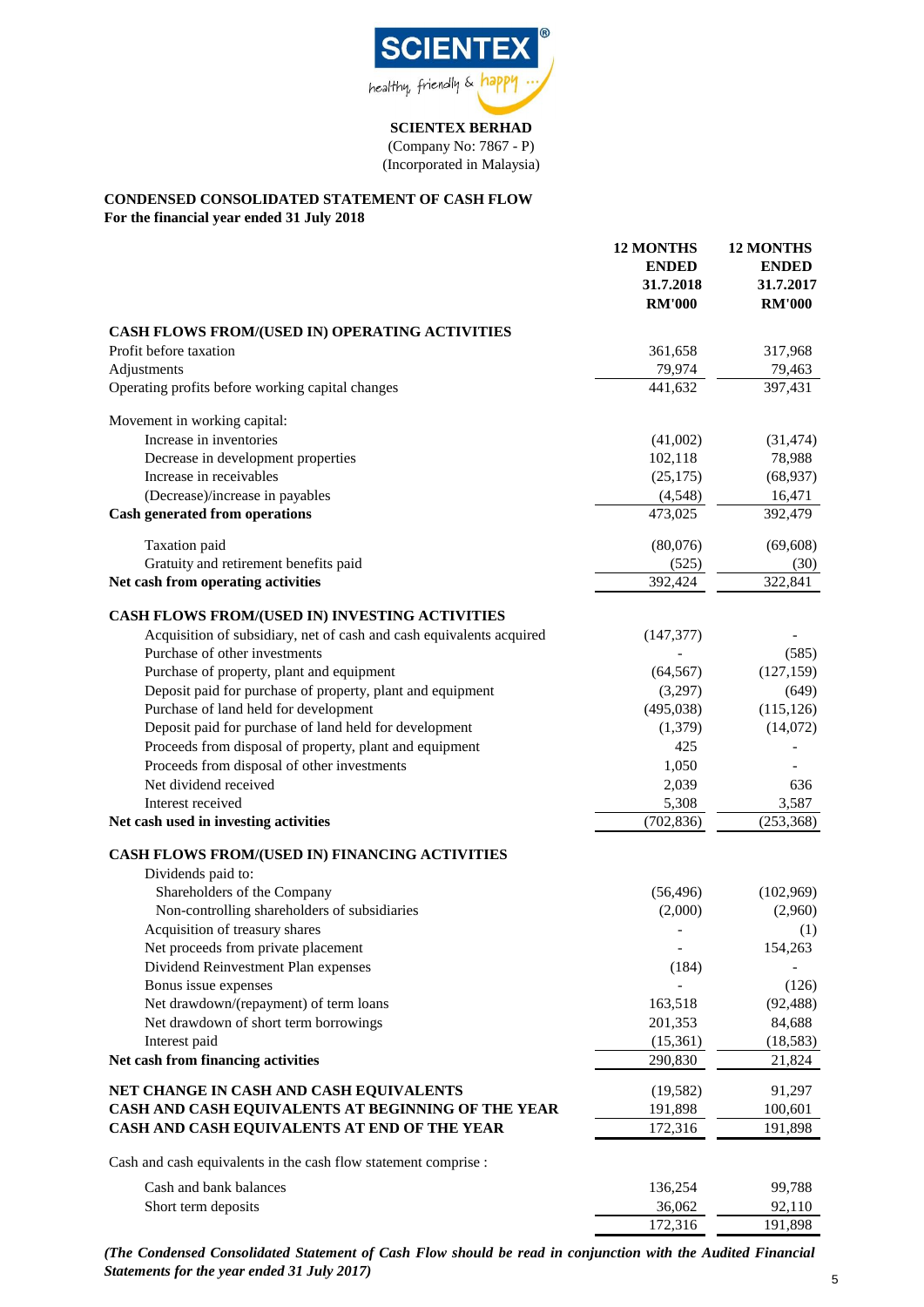(Company No: 7867-P) (Incorporated in Malaysia)

### **NOTES TO THE INTERIM FINANCIAL REPORT FOR THE FINANCIAL QUARTER ENDED 31 JULY 2018**

#### **PART A: EXPLANATORY NOTES PURSUANT TO FRS 134**

#### **A1 Basis of preparation**

The interim financial report is unaudited and has been prepared in accordance with FRS 134, Interim Financial Reporting and paragraph 9.22 and Appendix 9B of Bursa Malaysia Securities Berhad Main Market Listing Requirements.

The interim financial statements should be read in conjunction with the audited financial statements of the Group for the financial year ended 31 July 2017.

The accounting policies adopted in the preparation of the interim financial statements are consistent with those adopted for the annual audited financial statements for the financial year ended 31 July 2017, except for the adoption of the new and revised Standards and Amendments effective on or after 1 August 2017.

#### **(i) Adoption of Amendments to FRSs**

The Group adopted the following amendments to FRSs and IC Interpretations, mandatory for annual financial periods beginning on or after 1 August 2017.

| Amendments to FRS 107 | Disclosure Initiative                                    |
|-----------------------|----------------------------------------------------------|
| Amendments to FRS 112 | Recognition of Deferred Tax Assets for Unrealised Losses |
| Amendments to FRSs    | Annual Improvement to FRSs 2014 - 2016 Cycle             |

The directors anticipate that the relevant Standards and Amendments adopted will have no material impact on the financial statements of the Group.

#### **(ii) Malaysian Financial Reporting Standards ("MFRS Framework")**

On 19 November 2011, the Malaysian Accounting Standards Board ("MASB") has issued a new MASB approved accounting framework, the MFRS Framework, a fully-IFRS compliant framework. Entities other than Private Entities shall apply the MFRS Framework for annual periods beginning on or after 1 January 2012, with the exception of Transitioning Entities ("TEs").

TEs, being entities within the scope of MFRS 141 Agriculture and/or IC Interpretation 15: Agreements for the Construction of Real Estate, including its parents, significant investors and ventures were given a transitional period of two years, which allow these entities an option to continue with the FRS Framework. Following the announcement by the MASB on 7 August 2014, the transitional period for TEs has been extended for an additional year.

On 8 September 2015, the MASB announced that Entities other than Private Entities (non-private entities) and Private Entities that have in the alternative chosen to apply the FRS Framework shall comply with the MFRS Framework for annual periods beginning on or after 1 January 2018.

The Group being a TE has availed itself of this transitional arrangement and will continue to apply FRSs in the preparation of its financial statements. Accordingly, the Group will be required to prepare its first set of MFRS financial statements on 31 July 2019.

#### **A2 Audit report**

The Group's preceding annual financial statements for the financial year ended 31 July 2017 was not qualified.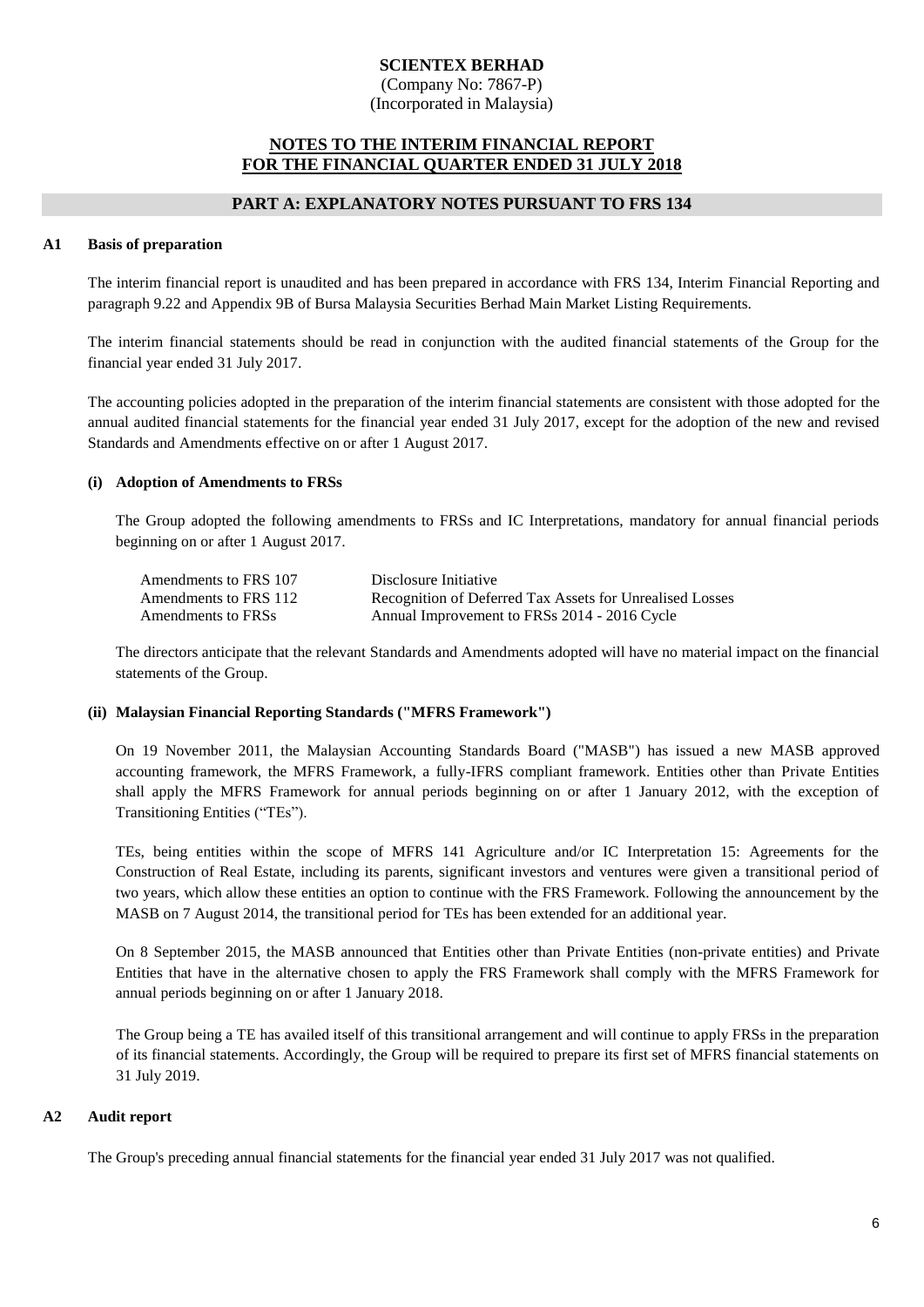(Company No: 7867-P) (Incorporated in Malaysia)

#### **A3 Seasonal or cyclical factors**

The business operations of the Group for the current financial year under review were not materially affected by any seasonal or cyclical factors.

#### **A4 Unusual items affecting assets, liabilities, equity, net income or cash flows**

There were no material items affecting assets, liabilities, equity, net income or cash flows that are unusual because of their nature, size or incidence for the current financial year under review.

### **A5 Material changes in estimates**

There were no changes in estimates of amounts reported in prior interim periods that have a material effect in the current financial year under review.

#### **A6 Changes in debts and equity securities**

There were no issuance and repayment of debts and equity securities, share buy-backs, share cancellations, shares held as treasury shares and resale of treasury shares for the current financial year under review, except for the followings:

(i) Share grant plan

On 20 November 2017, the Company issued and allotted 142,000 new ordinary shares to the eligible employees of Scientex Berhad's group of companies, pursuant to the Scientex Berhad Share Grant Plan.

#### (ii) Dividend reinvestment plan

On 26 January 2018, the Company issued and allotted 5,226,500 new ordinary shares to entitled shareholders of the Company who had elected to reinvest their electable portions of cash dividend arising from the single tier final dividend of 10 sen per ordinary share for the financial year ended 31 July 2017 ("FY2017 Final Dividend") into new ordinary shares of the Company pursuant to the Dividend Reinvestment Plan ("DRP").

As at 31 July 2018, the total number of issued shares of the Company was 488,926,500 ordinary shares, out of which 100 ordinary shares was held as treasury shares.

#### (iii) Sukuk Murabahah Programme

On 10 July 2018, Scientex Quatari Sdn Bhd ("SQSB"), a wholly-owned subsidiary of the Company made its second issuance of RM200.0 million in nominal value of unrated Sukuk Murabahah based on the Shariah principle of Murabahah (via Tawarruq arrangement) under the Sukuk Murabahah Programme to part finance the acquisition of lands. As at 31 July 2018, the total unrated Sukuk Murabahah in issued stood at RM300.0 million in nominal value, after taking into account of the early redemption of RM50.0 million in nominal value of Sukuk Murabahah made in 2016. The redeemable Sukuk Murabahah are due on 8 January 2020, 8 January 2021, 11 July 2022 and 10 July 2023 for each RM50.0 million and 10 July 2024 for the balance RM100.0 million, and bear profit based on cost of fund plus margin, payable quarterly.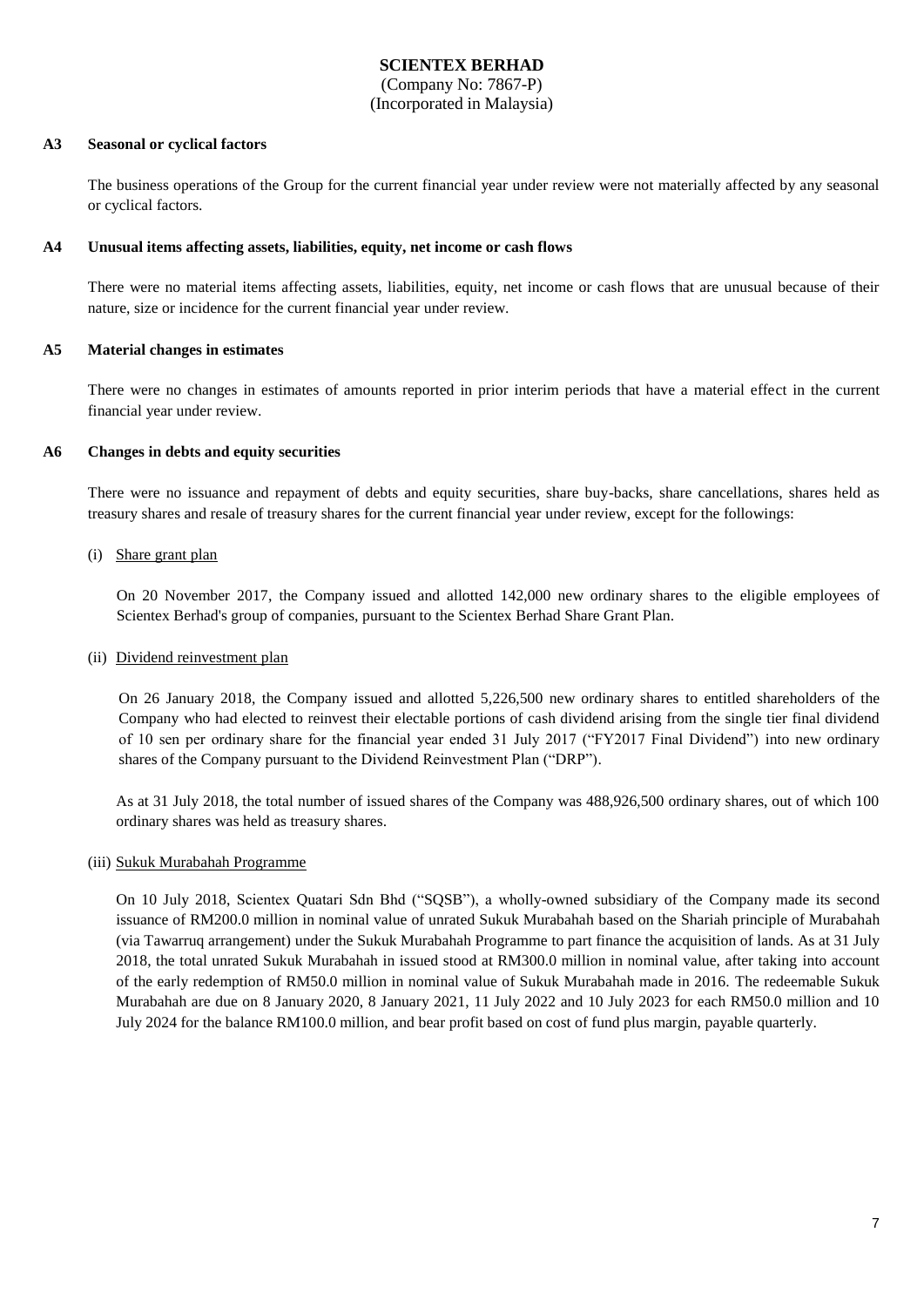(Company No: 7867-P) (Incorporated in Malaysia)

#### **A7 Dividends paid**

The amount of dividends paid by the Company since 31 July 2017 were as follows:

|                                                                                                                     | RM'000 |
|---------------------------------------------------------------------------------------------------------------------|--------|
| In respect of the financial year ended 31 July 2017:                                                                |        |
| Single tier final dividend of 10 sen per ordinary share declared on 6 December 2017<br>and paid on 26 January 2018* | 48,370 |
| In respect of the financial year ended 31 July 2018:                                                                |        |
| Single tier interim dividend of 10 sen per ordinary share declared on 20 June 2018<br>and paid on 13 July 2018      | 48.893 |
|                                                                                                                     | 97,263 |

\* Out of the total dividend distribution of RM48,369,990, a total of RM40,766,700 was converted into 5,226,500 new ordinary shares of the Company as disclosed in Note A6(ii). The balance portion of RM7,603,290 was paid in cash on 26 January 2018.

#### **A8 Segment information**

Segment information is presented in respect of the Group's business segments.

#### **12 months ended 31 July 2018**

|                                                             | Manufacturing<br>RM'000 | Property<br>Development<br>RM'000 | Total<br>RM'000              |
|-------------------------------------------------------------|-------------------------|-----------------------------------|------------------------------|
| Revenue                                                     | 1,904,616               | 722,151                           | 2,626,767                    |
| <b>Results</b><br>Profit from operations                    | 126,872                 | 237,488                           | 364,360                      |
| Investing results<br>Finance cost<br>Profit before taxation |                         |                                   | 8,049<br>(10,751)<br>361,658 |

#### **12 months ended 31 July 2017**

|                                                             | Manufacturing<br>RM'000 | Property<br>Development<br>RM'000 | Total<br>RM'000              |
|-------------------------------------------------------------|-------------------------|-----------------------------------|------------------------------|
| Revenue                                                     | 1,669,623               | 733,528                           | 2,403,151                    |
| <b>Results</b><br>Profit from operations                    | 97,975                  | 227,094                           | 325,069                      |
| Investing results<br>Finance cost<br>Profit before taxation |                         |                                   | 6,929<br>(14,030)<br>317,968 |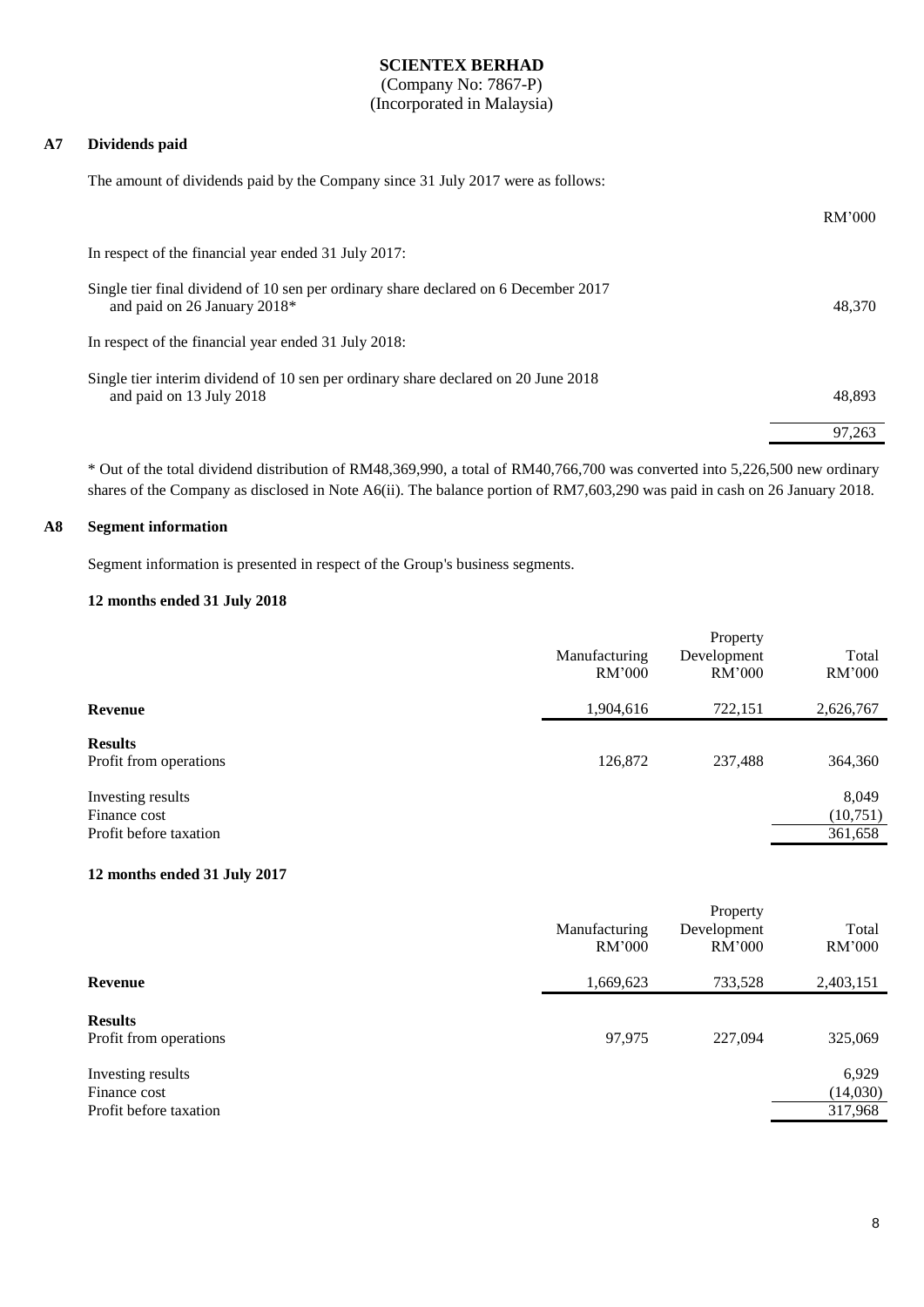(Company No: 7867-P) (Incorporated in Malaysia)

#### **A9 Disclosure items**

The following items have been included in arriving at profit before tax:

|                                                       | 3 months ended |           | 12 months ended |           |
|-------------------------------------------------------|----------------|-----------|-----------------|-----------|
|                                                       | 31.7.2018      | 31.7.2017 | 31.7.2018       | 31.7.2017 |
|                                                       | RM'000         | RM'000    | RM'000          | RM'000    |
| (a) Interest income                                   | (1,985)        | (1,737)   | (5,308)         | (3,587)   |
| (b) Other income                                      | (3,629)        | (1,697)   | (5,329)         | (3,032)   |
| (c) Interest expense                                  | 4.010          | 3,151     | 10,751          | 14,030    |
| (d) Depreciation                                      | 20,254         | 16,856    | 71.711          | 63,224    |
| (e) Net provision/(write back) of receivables         | 88             | (42)      | 63              | (650)     |
| (f) Net provision/(write back) of inventories         | 2.214          | (261)     | 2,623           | (294)     |
| (g) Gain on disposal of property, plant and equipment | (165)          |           | (318)           |           |
| (h) Net foreign exchange loss/(gain)                  | 12.096         | (3,126)   | (2,316)         | 11.049    |

In the current financial quarter and current financial year ended 31 July 2018, there were no:

- Impairment of assets;

- Gain or loss on disposal of quoted or unquoted investments or properties;
- Gain or loss on derivatives; and
- Any other exceptional items.

#### **A10 Valuation of property, plant and equipment and investment properties**

The valuation of property, plant and equipment and investment properties were brought forward without any amendments from the preceding annual financial statements.

#### **A11 Events subsequent to the end of the reporting period**

There were no material events subsequent to the end of the current financial year that have not been reflected in the financial statements for the said period as at the date of this report, except the following:

#### Proposed acquisition of two (2) pieces of freehold lands in Mukim Durian Tunggal, Daerah Alor Gajah, Melaka

On 15 August 2018, the Company announced that Scientex Heights Sdn Bhd, a wholly-owned subsidiary of SQSB, which is a wholly-owned subsidiary of the Company had entered into a sale and purchase agreement ("SPA") with Real Golden Development Sdn Bhd for the proposed acquisition of two contiguous pieces of freehold lands held under GRN 41764 Lot No. 2883 and GRN 22740 Lot No. 3267 respectively, all in Mukim of Durian Tunggal, District of Alor Gajah, State of Melaka, measuring an aggregate net area of 208.9 acres for a total purchase consideration of RM68.2 million. The proposed acquisition is pending fulfilment of the conditions precedent as set out in the SPA. It is expected to be completed in the first half of year 2019.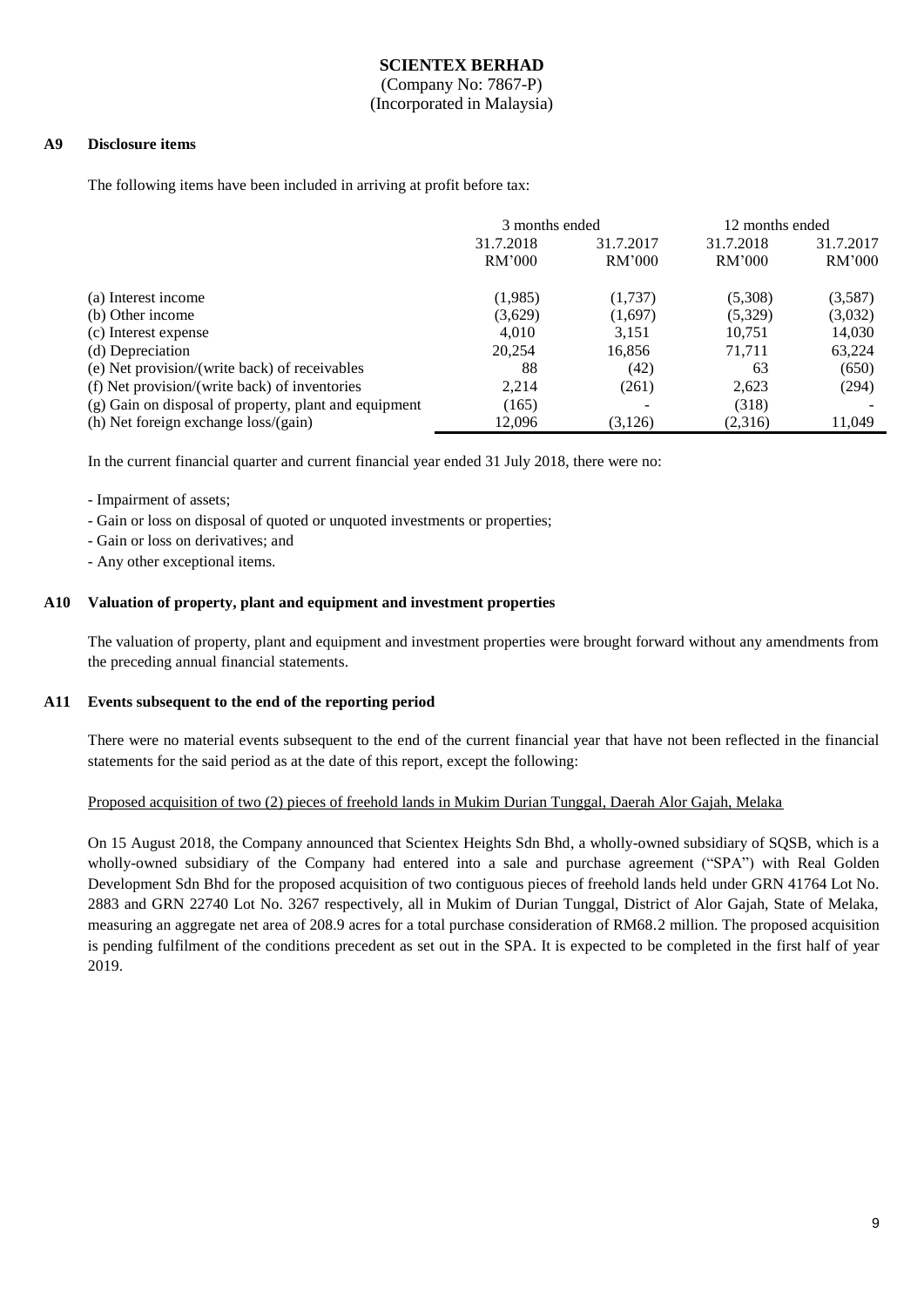(Company No: 7867-P) (Incorporated in Malaysia)

#### **A12 Changes in the composition of the Group**

There were no material changes in the composition of the Group during the current financial year under review, except for the followings:

#### (i) Members' Voluntary Winding-Up of Scientex (Senai) Sdn Bhd ("SSSB")

On 6 January 2017, the Company announced that SSSB, a dormant wholly-owned subsidiary of SQSB, which in turn is a wholly-owned subsidiary of the Company had commenced Members' Voluntary Winding-Up pursuant to Section 254(1)(b) of the Companies Act, 1965. Subsequently, a Final Meeting was held on 16 August 2017 to conclude the Members' Voluntary Winding-Up and a Return by Liquidator relating to Final Meeting ("Return") was lodged with the Companies Commission of Malaysia and the Official Receiver on 17 August 2017. Accordingly, SSSB was dissolved on the expiration of 3 months from the date of lodgement of the Return pursuant to Section 272(5) of the Companies Act, 1965.

#### (ii) Acquisition of Klang Hock Plastic Industries Sdn Bhd ("KHPI")

On 23 February 2018, the Company announced that its wholly-owned subsidiary, Scientex Packaging Film Sdn Bhd ("SPFSB") had entered into a SPA with Lew Wan Hong @ Law Wan Hong, Ng Boon Eu, Lew Pei See @ Law Pei See and Lew Pei Lin @ Law Pei Lin ("Vendors") to acquire a total of 20,000,000 ordinary shares in the share capital of KHPI, representing the entire issued share capital of KHPI for a total cash purchase consideration of RM190.0 million, upon the terms and conditions contained in the SPA. Subsequently, the Company announced that the Vendors, SPFSB and the Company have agreed to vary certain terms of the SPA via a Supplemental Agreement dated 24 April 2018. Thereafter, all conditions precedent applicable in respect of the SPA have been satisfied or waived in accordance with the terms and conditions of the SPA and the payment of balance purchase price had been received by the Vendors, hence marked the completion of the acquisition on 2 May 2018. Accordingly, KHPI became a wholly-owned subsidiary of SPFSB.

The provisional fair value of the identifiable assets and liabilities of KHPI as at the date of acquisition were as follows:

|                                       | Provisional<br>fair value |
|---------------------------------------|---------------------------|
|                                       | recognised on             |
|                                       | acquisition               |
|                                       | RM'000                    |
| <b>Assets</b>                         |                           |
| Property, plant and equipment         | 151,722                   |
| Other investments                     | 6                         |
| Inventories                           | 56,404                    |
| Trade and other receivables           | 81,682                    |
| Tax recoverable                       | 310                       |
| Cash and bank balance                 | 42,623                    |
|                                       | 332,747                   |
|                                       |                           |
| <b>Liabilities</b>                    |                           |
| Trade and other payables              | (70, 376)                 |
| <b>Borrowings</b>                     | (101, 856)                |
| Deferred tax liabilities              | (17, 411)                 |
|                                       | (189, 643)                |
|                                       |                           |
| Net identifiable assets               | 143,104                   |
|                                       |                           |
|                                       |                           |
| Fair value of net identifiable assets | 143,104                   |
| Goodwill on consolidation             | 46,896                    |
| Cost of business combination          | 190,000                   |
|                                       |                           |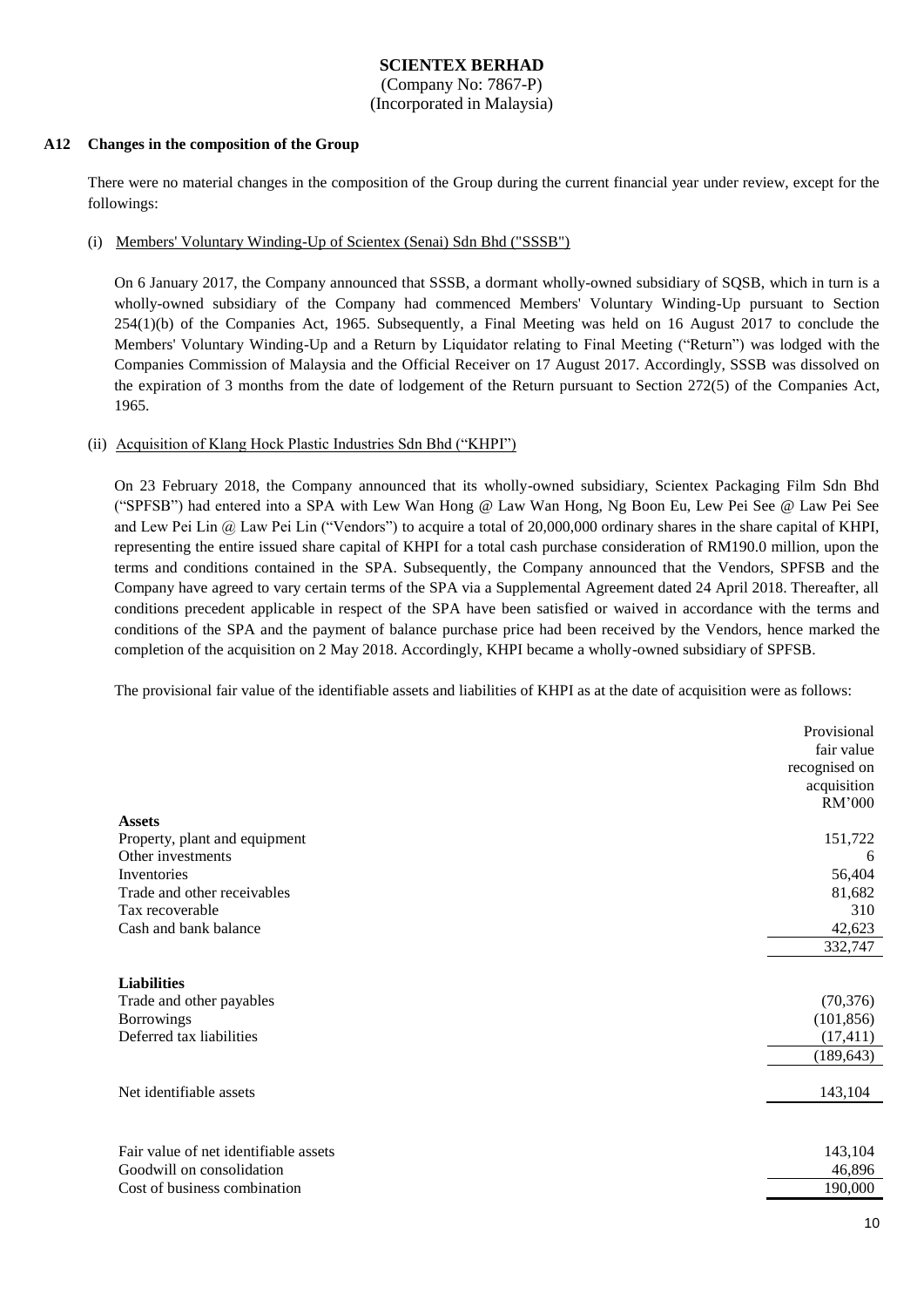(Company No: 7867-P) (Incorporated in Malaysia)

#### **A12 Changes in the composition of the Group (Cont'd)**

#### (ii) Acquisition of Klang Hock Plastic Industries Sdn Bhd ("KHPI") (Cont'd)

| Cash outflow on acquisition was as follows:      | RM'000    |
|--------------------------------------------------|-----------|
| Purchase consideration satisfied by cash         | 190,000   |
| Cash and cash equivalents of subsidiary acquired | (42, 623) |
| Net cash outflow of the Group                    | 147.377   |

#### Provisional accounting of acquisition

During the current financial year, the fair value of KHPI's identifiable assets and liabilities were determined on provision basis. Any differences arising from this acquisition will be adjusted accordingly on a retrospective basis should there be any changes made to the basis.

From the date of acquisition, KHPI has contributed approximately RM96,622,000 of revenue and net profit of RM5,685,000 to the Group.

### **A13 Contingent liabilities**

There were no contingent liabilities or assets for the Group as at the end of the current financial year under review.

#### **A14 Capital commitments**

As at the end of the current financial year under review, the capital commitments not recognised in the financial statements were as follows:

|                                                           | As at<br>31.7.2018<br>RM'000 | As at<br>31.7.2017<br>RM'000 |
|-----------------------------------------------------------|------------------------------|------------------------------|
| Approved and contracted for:                              |                              |                              |
| Purchase of plant and machinery                           | 22.928                       | 39.569                       |
| Balance payment for purchase of land held for development |                              | 111,276                      |
|                                                           | 22.928                       | 150.845                      |
|                                                           |                              |                              |

#### **A15 Related party transactions**

The Group's related party transactions in the current financial quarter and current financial year ended 31 July 2018 were as follows:

|                                              | 3 months ended         |        | 12 months ended |           |
|----------------------------------------------|------------------------|--------|-----------------|-----------|
|                                              | 31.7.2017<br>31.7.2018 |        | 31.7.2018       | 31.7.2017 |
|                                              | RM'000                 | RM'000 | RM'000          | RM'000    |
| Purchase of goods from associated company    | 24,850                 | 18.765 | 89.329          | 73,655    |
| Rental income from jointly controlled entity | (232)                  | (232)  | (926)           | (926)     |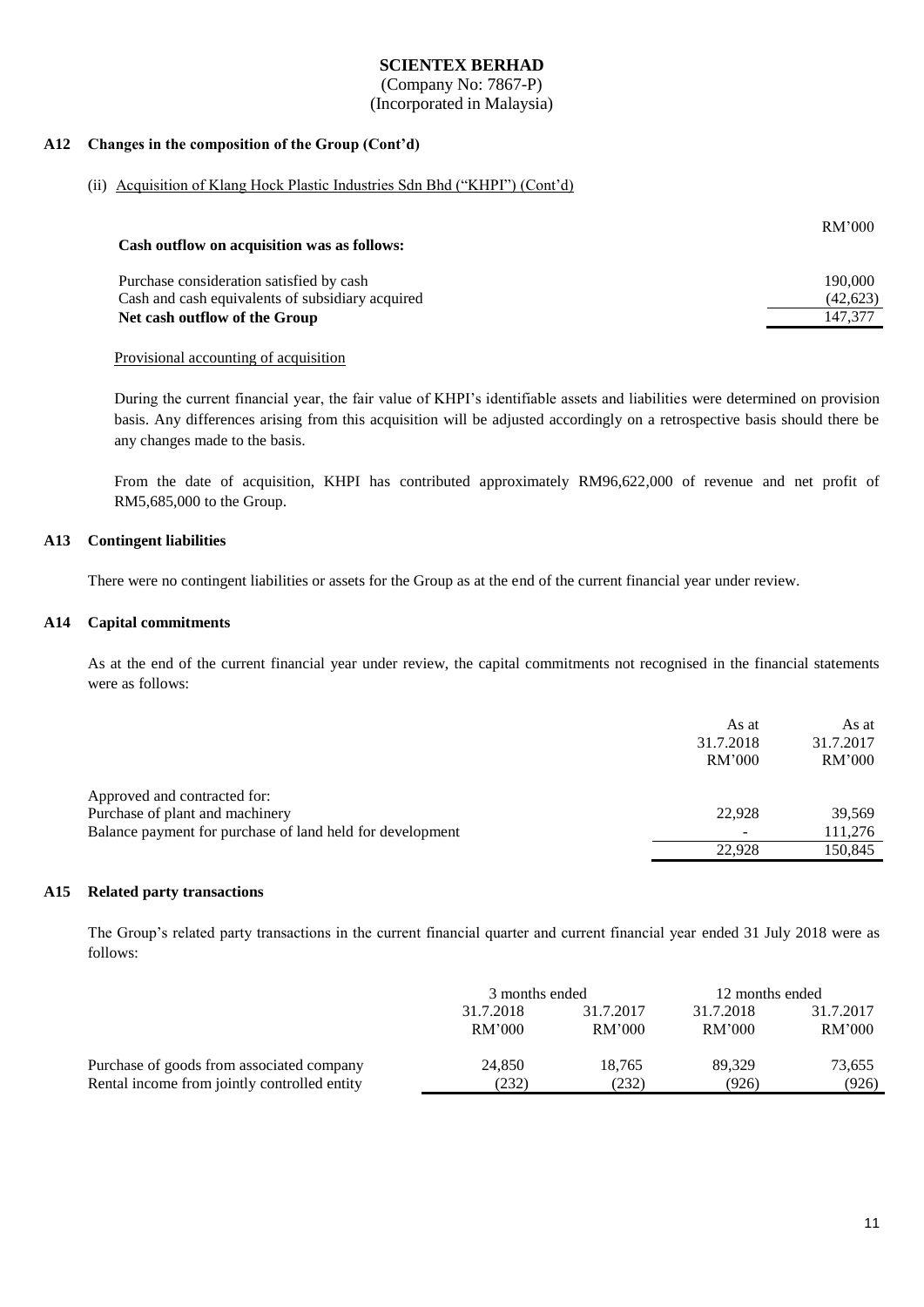(Company No: 7867-P) (Incorporated in Malaysia)

## **ADDITIONAL INFORMATION REQUIRED BY THE LISTING REQUIREMENTS OF BURSA MALAYSIA SECURITIES BERHAD INTERIM FINANCIAL REPORT FOR THE FINANCIAL QUARTER ENDED 31 JULY 2018**

### **PART B: EXPLANATORY NOTES PURSUANT TO MAIN MARKET LISTING REQUIREMENTS OF BURSA MALAYSIA SECURITIES BERHAD**

### **B1 Review of performance**

|                                                              |                            | <b>CUMULATIVE QUARTER</b><br><b>INDIVIDUAL QUARTER</b> |                |                            |                                |               |
|--------------------------------------------------------------|----------------------------|--------------------------------------------------------|----------------|----------------------------|--------------------------------|---------------|
|                                                              | Current<br>year<br>quarter | Preceding year<br>corresponding<br>quarter             |                | Current<br>year<br>to date | Preceding<br>financial<br>year |               |
|                                                              | 31.7.2018<br>RM'000        | 31.7.2017<br>RM'000                                    | Change<br>$\%$ | 31.7.2018<br>RM'000        | 31.7.2017<br>RM'000            | Change<br>%   |
| Revenue<br>Operating profit<br>Profit attributable to owners | 733,154<br>108,198         | 646,065<br>85,502                                      | 13.5%<br>26.5% | 2,626,767<br>364,360       | 2,403,151<br>325,069           | 9.3%<br>12.1% |
| of the Company                                               | 88,287                     | 72,127                                                 | 22.4%          | 289,806                    | 255,873                        | 13.3%         |

#### (i) Current quarter review

For the current financial quarter ended 31 July 2018, the Group achieved another record revenue of RM733.2 million, an increase of 13.5% compared to RM646.1 million recorded in the preceding year corresponding quarter. The increase in revenue was contributed by better sales from the manufacturing division. The Group operating profit was RM108.2 million, an increase of 26.5% compared to RM85.5 million in the preceding year corresponding quarter.

**Manufacturing** revenue was RM527.0 million, an increase of 21.1% compared to RM435.3 million in the preceding year corresponding quarter. The increase was mainly contributed by the newly acquired subsidiary, KHPI. Profit from operations increased to RM26.3 million compared to RM18.8 million in the preceding year corresponding quarter, as a result of better product mix and margins achieved as well as contribution from KHPI.

**Property** revenue was RM206.2 million, a marginal decrease of 2.2% compared to RM210.8 million in the preceding year corresponding quarter. However, profit from operations increased to RM81.9 million compared to RM66.7 million in the preceding year corresponding quarter. The increase in profit from operations was mainly due to cost saving resulted from improvement in operational efficiency.

### (ii) 12-month review

For the 12-month financial year ended 31 July 2018, the Group recorded revenue of RM2,626.8 million, an increase of 9.3% compared to the preceding financial year of RM2,403.2 million. The increase in revenue was contributed by better sales performance from the manufacturing division. Profit from operations increased from RM325.1 million to RM364.4 million, an increase of 12.1%. The increase was attributable to both the manufacturing and property divisions.

**Manufacturing** division recorded revenue of RM1,904.6 million for the current financial year, an increase of 14.1% compared to the preceding financial year of RM1,669.6 million. In line with the higher sales recorded in current financial year under review, the operating profit has also increased from RM98.0 million to RM126.9 million. The increase in revenue and profit from operations were mainly due to the better sales performance achieved as well as the contribution from KHPI.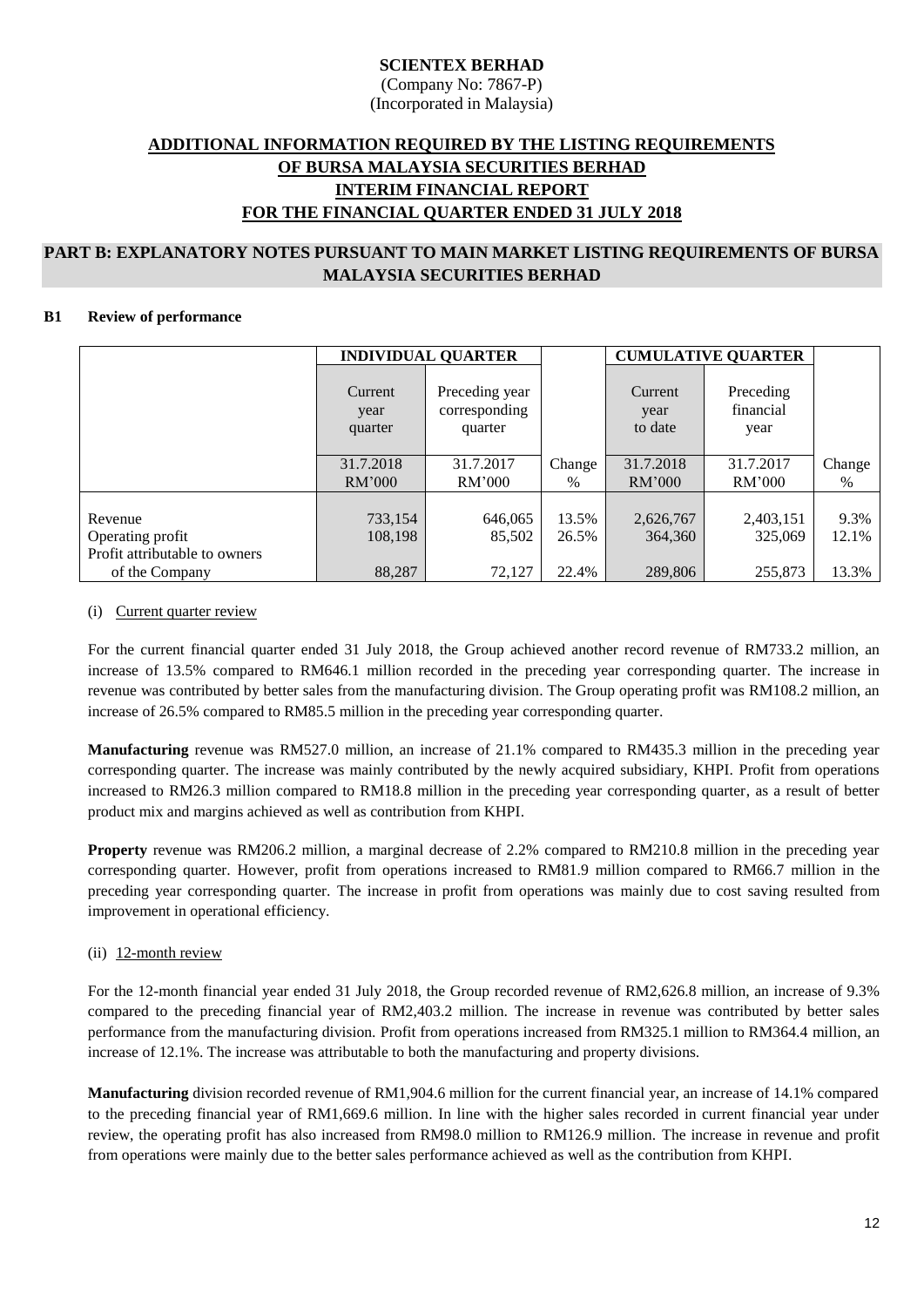(Company No: 7867-P) (Incorporated in Malaysia)

### **B1 Review of performance (Cont'd)**

#### (ii) 12-month review (Cont'd)

**Property** division recorded revenue of RM722.2 million for the current financial year, marginally decrease of 1.6% compared to the preceding financial year of RM733.5 million. However, profit from operations increased to RM237.5 million compared to RM227.1 million in the preceding financial year. The increase in profit from operations was mainly due to steady construction progress from all the on-going projects and cost saving resulted from improvement in operational efficiency. Meanwhile, new sales from existing projects in Johor, Melaka and Ipoh continue to contribute positively in term of revenue and profit to the property division.

#### **B2 Variations of the quarterly results as compared to the results of the preceding quarter**

|                                              | Current<br>quarter | Preceding<br>quarter |        |
|----------------------------------------------|--------------------|----------------------|--------|
|                                              | 31.7.2018          | 30.4.2018            | Change |
|                                              | RM'000             | RM'000               | $\%$   |
| Revenue                                      | 733,154            | 600,179              | 22.2%  |
| Profit before tax                            | 106,897            | 76,818               | 39.2%  |
| Profit attributable to owners of the Company | 88,287             | 61,136               | 44.4%  |

The Group's revenue for the current financial quarter was RM733.2 million compared to the preceding financial quarter of RM600.2 million. Profit before taxation for the current financial quarter was RM106.9 million compared to the preceding financial quarter of RM76.8 million. The increase was contributed by better sales performance from both the manufacturing and property divisions as well as contribution from KHPI.

### **B3 Current financial year prospects**

#### Manufacturing

The stronger United States ("U.S.") economy holds great promise for the Group's stretch film operations as the new stretch film manufacturing facility in Phoenix, Arizona began operations in January 2018. The Group expects to see this plant making positive contributions in the coming years as it gradually ramps up production capacity to meet the huge demand in the U.S. and the Americas. The Group has plans to expand its market presence in the U.S. and the Phoenix plant is expected to play a pivotal and strategic supporting role in the future with its close proximity to its U.S. customers and its sources of raw materials.

The global consumer and food packaging industry offers huge potential for the Group and the Group hopes to leverage on this growing trend for flexible plastic packaging products which encompasses polyethylene ("PE"), biaxially oriented polypropylene ("BOPP") and cast polypropylene ("CPP") based products. With the latest acquisition and smooth integration of KHPI into the Group, the Group has become a truly regional player with a diverse range of products offering one stop solutions for its global customers as well as for its own niche markets. Improving quality and enhancing capabilities remains top priority for the Group and it remains optimistic that this segment of plastic packaging is expected to contribute positively to the Group's performance in the future. With a focused strategy, the Group will be able to leverage on the respective strengths of its various plants to offer its global customers a one-stop packaging solution.

The Group's specialty products will continue to focus on leveraging on the technical expertise and know-how of the Group's joint venture partners as it seeks to expand its export markets.

Barring unforeseen circumstances, with its overall capacity expansion recently completed boosted by the recent acquisition of KHPI, the Group is well positioned to move aggressively into existing and new markets in the near future and is cautiously optimistic that positive results would be forthcoming in the coming financial year.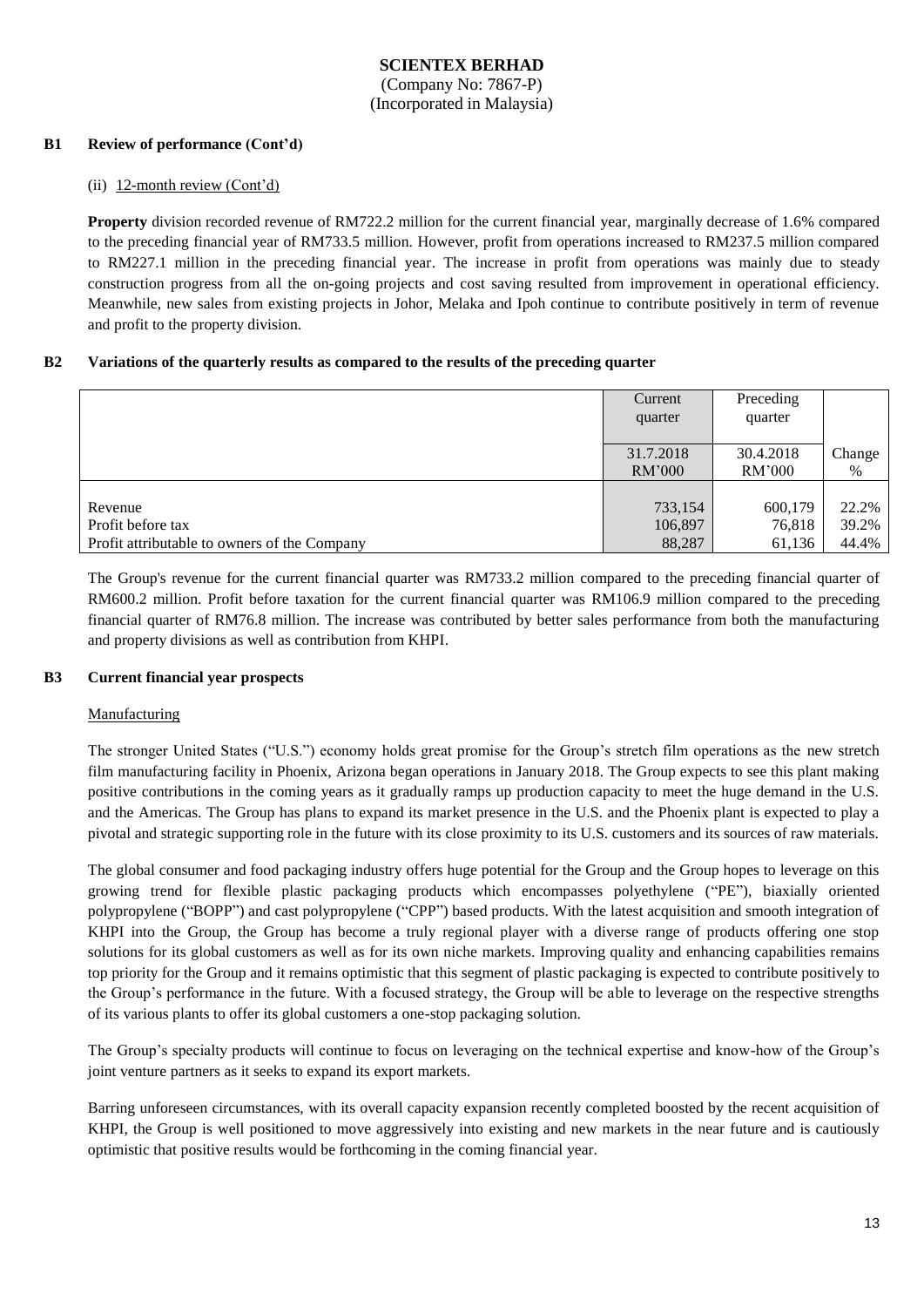(Company No: 7867-P) (Incorporated in Malaysia)

#### **B3 Current financial year prospects (Cont'd)**

#### Property

The Group expects to see resilient demand for affordable housing post GE14. The Group aims to be an acknowledged leader in this segment and will continue to build more affordable homes to meet the growing demand by its overwhelming response to its Melaka Durian Tunggal project and its Ipoh Meru projects. Accordingly, the Group is working to ensure that its Rawang project which is slated for a launch by end of this year will be able to address the pent up demand for such affordable homes particularly in the Klang Valley. With the recent completion of the acquisition of the 335.6 acres of Pulai land which is strategically located within the Iskandar Malaysia region, it is also expected to see good response with the scheduled launches in the planning. The Group remains optimistic that these strategically located lands, given its size and proper township planning, will continue to spur demand for such products offered by the Group to the communities. The Group strives to ensure that its products are innovative and modern in design, remains affordably priced with quality finishes and optimal use of land spaces which brings long term value to the township development. The Group is confident that the demand for its affordable housing will remain strong and resilient in the foreseeable future, barring any unforeseen circumstances.

#### **B4 Variations of actual profit from forecast profit**

This note is not applicable as the Group did not issue and publish any profit forecast for the current financial year under review.

#### **B5 Taxation**

Details of tax expense for the current financial quarter and current financial year were as follows:

|                                | 3 months ended |           | 12 months ended |           |
|--------------------------------|----------------|-----------|-----------------|-----------|
|                                | 31.7.2018      | 31.7.2017 | 31.7.2018       | 31.7.2017 |
|                                | RM'000         | RM'000    | RM'000          | RM'000    |
| In respect of current quarter: |                |           |                 |           |
| - Income tax                   | 32,696         | 26,153    | 82,656          | 73,111    |
| - Deferred taxation            | (9,077)        | (13,718)  | (9,077)         | (13,718)  |
| In respect of prior years:     |                |           |                 |           |
| - Income tax                   | (2,313)        | 279       | (2,313)         | 279       |
| - Deferred taxation            | (3,642)        | (1,645)   | (3,642)         | (1,645)   |
|                                | 17,664         | 11,069    | 67,624          | 58,027    |

The Group's effective tax rate for the current financial quarter and current financial year is lower than the statutory income tax rate mainly due to utilisation of tax incentive by some of the subsidiaries.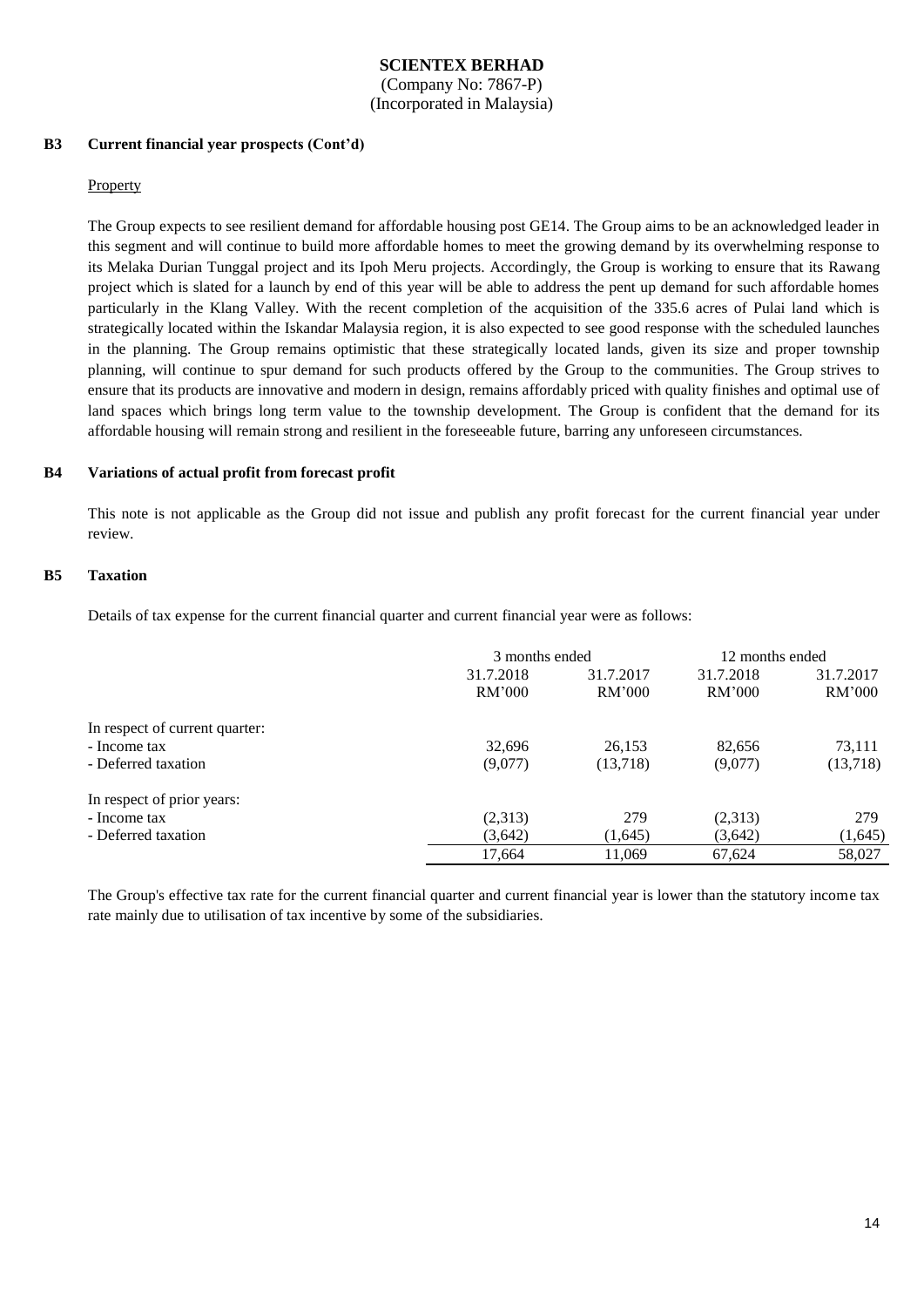(Company No: 7867-P) (Incorporated in Malaysia)

#### **B6 Realised and unrealised profits**

|                                                                                      | As at<br>31.7.2018<br>RM'000 | As at<br>31.7.2017<br>RM'000 |
|--------------------------------------------------------------------------------------|------------------------------|------------------------------|
| Total retained profit of the Company and its subsidiaries:                           |                              |                              |
| - Realised                                                                           | 1,463,048                    | 1,158,554                    |
| - Unrealised                                                                         | 91                           | 4,653                        |
|                                                                                      | 1,463,139                    | 1,163,207                    |
| Total share of retained profits from associated company / jointly controlled entity: |                              |                              |
| - Realised                                                                           | 36,305                       | 30,798                       |
| - Unrealised                                                                         | (169)                        | (1,003)                      |
|                                                                                      | 1,499,275                    | 1,193,002                    |
| Less: Consolidation adjustments                                                      | (250,696)                    | (136, 782)                   |
| Total Group retained earnings                                                        | 1,248,579                    | 1,056,220                    |

#### **B7 Status of corporate proposals**

The following announced corporate proposal has been completed as at the end of the current financial year under review:

#### Acquisition of land in Mukim of Pulai, District of Johor Bahru, State of Johor

On 15 December 2017, the Company announced that its dormant wholly-owned subsidiary, Amber Land Berhad (formerly known as Great Wall Plastic Industries Berhad) had entered into a SPA with DKTMG Land Sdn Bhd for an acquisition of all that piece of freehold land held in Mukim of Pulai, District of Johor Bahru, State of Johor, measuring approximately 335.6 acres for a total cash purchase consideration of RM284.2 million. The conditions precedent set out in the SPA have been satisfied in accordance with the terms and conditions of the SPA and the payment of balance purchase price has been made to the vendor, hence marked the completion of the acquisition on 10 July 2018.

There were no other material corporate proposals announced and not completed as at the date of this report.

#### **B8 Borrowings and debt securities**

| As at 31 July 2018                                                                   | Long term<br>RM'000 | Short term<br>RM'000 | Total<br>borrowings<br>RM'000 |
|--------------------------------------------------------------------------------------|---------------------|----------------------|-------------------------------|
| <b>Secured</b><br><b>Denominated in RM</b><br>- Sukuk Murabahah<br>- Trade financing | 300,000             | 9,712                | 300,000<br>9,712              |
| <b>Denominated in USD</b><br>- Trade financing                                       |                     | 19,155               | 19,155                        |
| <b>Unsecured</b><br><b>Denominated in USD</b><br>- Term loan<br>- Trade financing    | 23,941              | 9,577<br>380,111     | 33,518<br>380,111             |
| <b>Denominated in JPY</b><br>- Trade financing                                       |                     | 155,815              | 155,815                       |
| <b>Denominated in RM</b><br>- Trade financing                                        |                     | 36,000               | 36,000                        |
| <b>Total</b>                                                                         | 323,941             | 610,370              | 934,311                       |